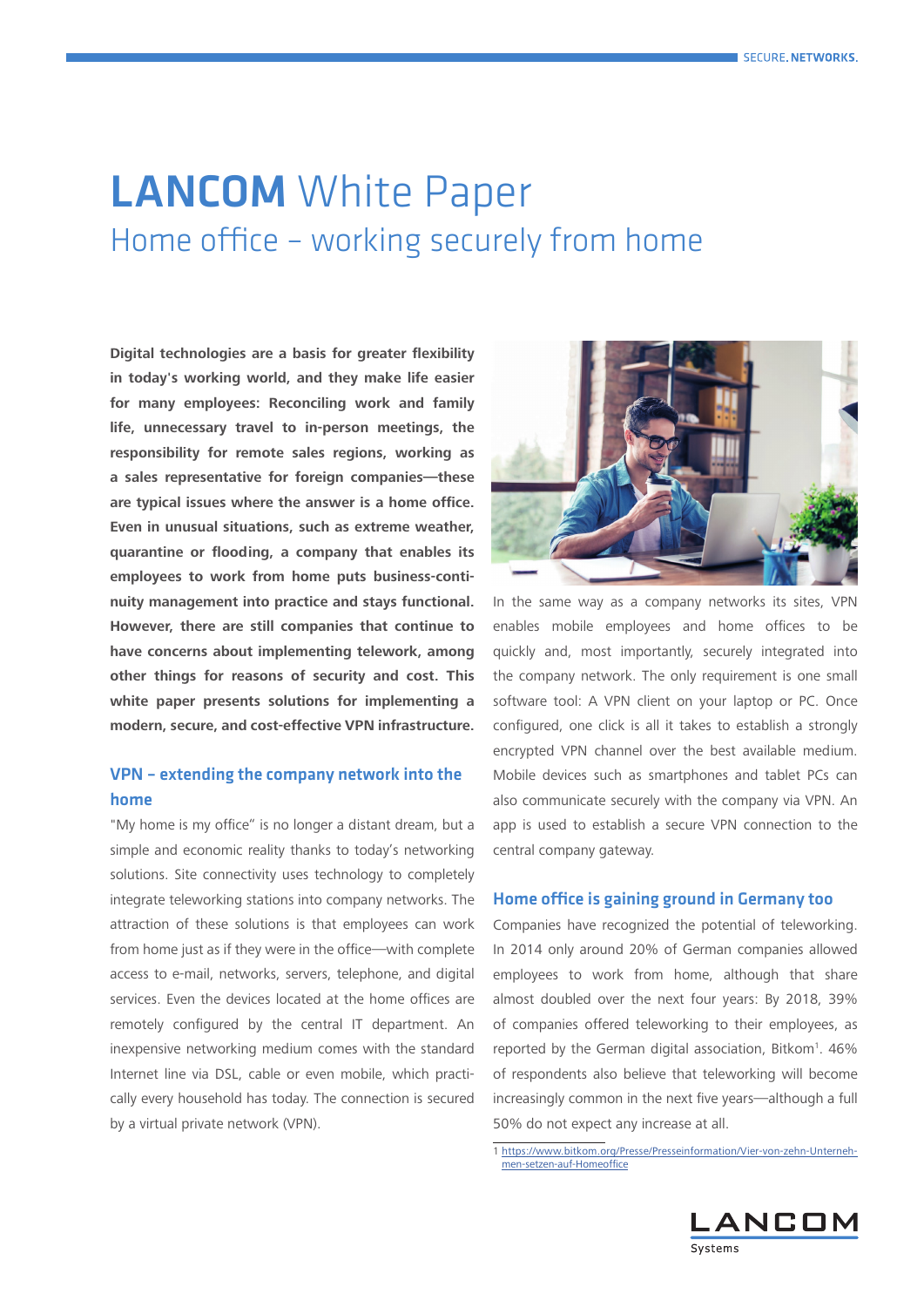The kind of concerns that companies raise about using home offices can be resolved with clear rules with regard to home-office working. Concerns about data security (22%) and the costs for equipping home workplaces (12%) are also named. However, modern VPN solutions offer secure encryption and are also quite inexpensive.

#### The solution for the secure home office – LANCOM Advanced VPN Client

The [LANCOM Advanced VPN Client](https://www.lancom-systems.com/products/routers-vpn-gateways/software-vpn-clients/) for the operating systems Windows and macOS provides users with a secure VPN tunnel to access the company network with a single click. Whether the user is in the home office, abroad or on the train is immaterial. Equipped with a stateful inspection firewall, the software VPN client automatically detects secure and unsecure networks for protected communication over the Internet at all times.

VPN tunnels are established using state-of-the-art encryption technologies such as the modern and efficient VPN protocol IKEv2. Also, the LANCOM Advanced VPN Client supports the latest encryption algorithms including AES-CBC or AES-GCM, the signature functions SHA-256, SHA-384 or SHA-512, and current Diffie-Hellmann groups.

The VPN handshake between the VPN gateway at the company and the software VPN client takes place in different ways—depending on the company's size and requirements:

- > For small to medium-sized companies, this is very easy to set up and operate by entering a password (authentication by pre-shared key – PSK)
- A For larger scenarios with higher security requirements: The use of IKEv2 with digital certificates
- > For large-scale scenarios with Windows server infrastructure: IKEv2 EAP for authentication via the Windows server by means of user name and password
- $\triangleright$  For large-scale scenarios with central user administration: Direct and inexpensive authentication via a RADIUS server

With the support of both IPv4 and the increasing number of IPv6 connections, smooth workflows are assured. And thanks to seamless roaming, VPN connections remain intact even when changing the connection medium. For example, this keeps VPN connections alive even when traveling by train and moving between mobile phone cells. Likewise, users in buildings roaming from cellular to Wi-Fi or Ethernet enjoy an "always on" experience.

Especially in hotels or public hotspots, firewalls often block IPsec communication (ports 500 or 4500). However, by initiating the connection via the IPsec-over-HTTPS (based on the NCP VPN Path Finder technology), the IPsec VPN is encapsulated in an additional SSL header (port 443, as with HTTPS).

Furthermore, the company network is relieved of load if Internet traffic can be routed directly to the Internet, such as when an employee is in a trusted network. Data intended for the company network is still routed through the VPN tunnel (split tunneling). However, if the employee is in an open, unencrypted Wi-Fi, i.e. with an unsecure connection, all data is securely encrypted by the VPN tunnel to the central office, and from there it is securely routed to the Internet (full tunneling).



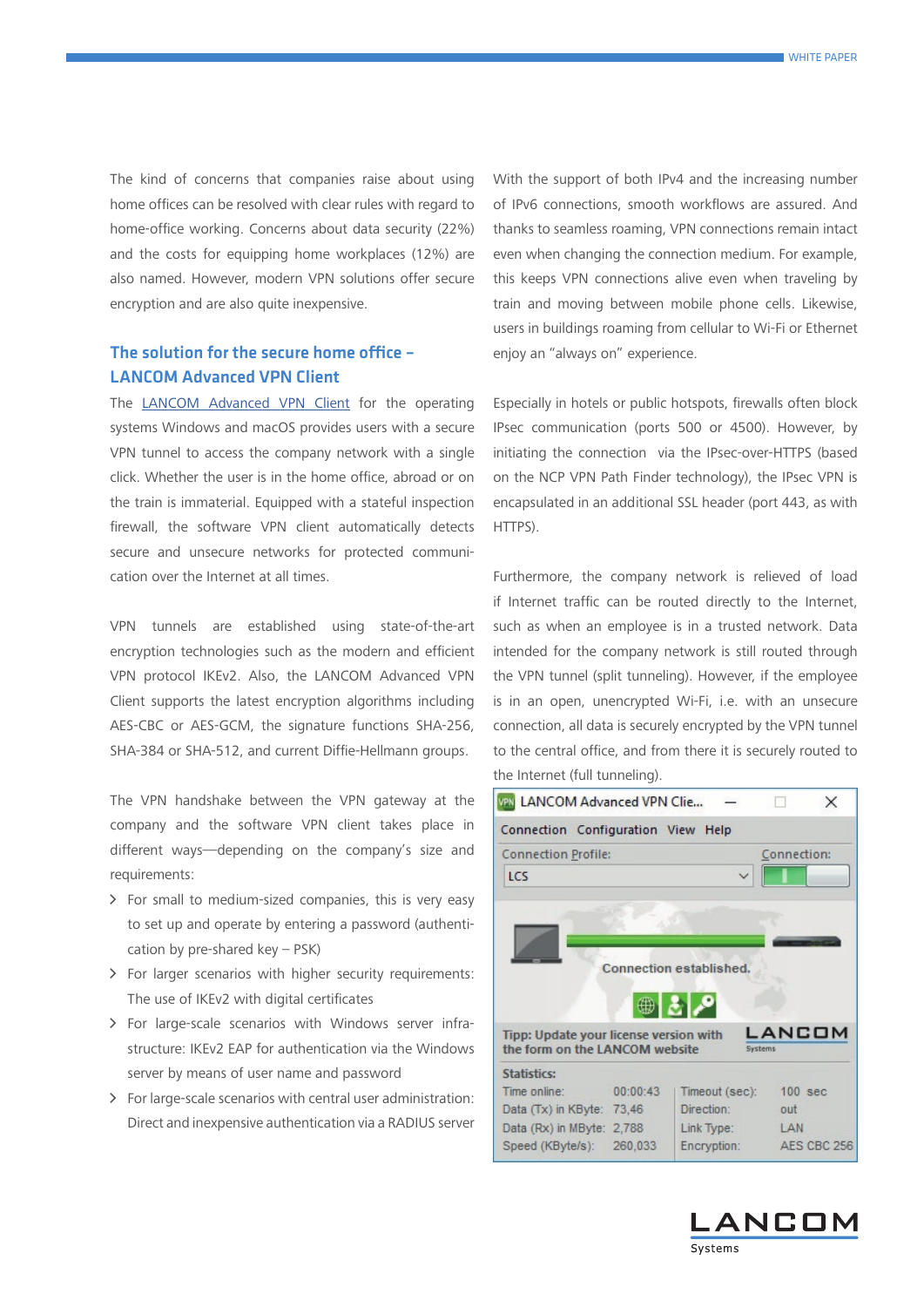Despite the wide range of features, configuring the LANCOM Advanced VPN Client on employee laptops is easy: VPN access to the company headquarters is easily set up with a 1-Click setup wizard. The configuration is exported to a file and then imported to the VPN client as a profile. It includes all of the information about the configuration of the VPN peer at the headquarters, and is supplemented by randomly generated values, such as the pre-shared key. This allows multiple VPN access accounts to be created for employees and set up in the shortest possible time—a real time saver for administrators.

A collection of helpful instructions for the configuration are available in the [LANCOM Knowledge Base](https://support.lancom-systems.com/knowledge/display/KBEN/Knowledge+Base+documents+for+the+LANCOM+Advanced+VPN+Client).

#### A worthwhile investment

The investment in security infrastructures for mobile working is manageable. On the company side, a single device is all you need, namely a VPN-capable router, a central VPN gateway or a VPN-capable firewall. The only equipment you need on the employee laptops is the inexpensive LANCOM Advanced VPN Client—which is also [compatible](https://www.lancom-systems.com/products/routers-vpn-gateways/lancom-advanced-vpn-client-windows/#c63054) with products from many manufacturers..

An investment that pays off—on both sides.

Teleworking spares employees their commute, which saves time and fuel costs. Companies improve employee productivity and can cut down on office space to save on rent and running costs. What's more: You position your company as flexible and family-friendly and score points in the tough competition for specialists and managers.

#### Summary

Our world is constantly changing—mobility is becoming a vital factor for many companies and their employees. A VPN client enables employees to use their laptops to connect to the Internet and enjoy secure access to your company network and confidential data, wherever they are. This gives them maximum flexibility, whether they are traveling on business or working from home. Companies often cite security and costs as arguments against the use of home offices. However, these turn into potential savings with a modern and efficient VPN solution from LANCOM.